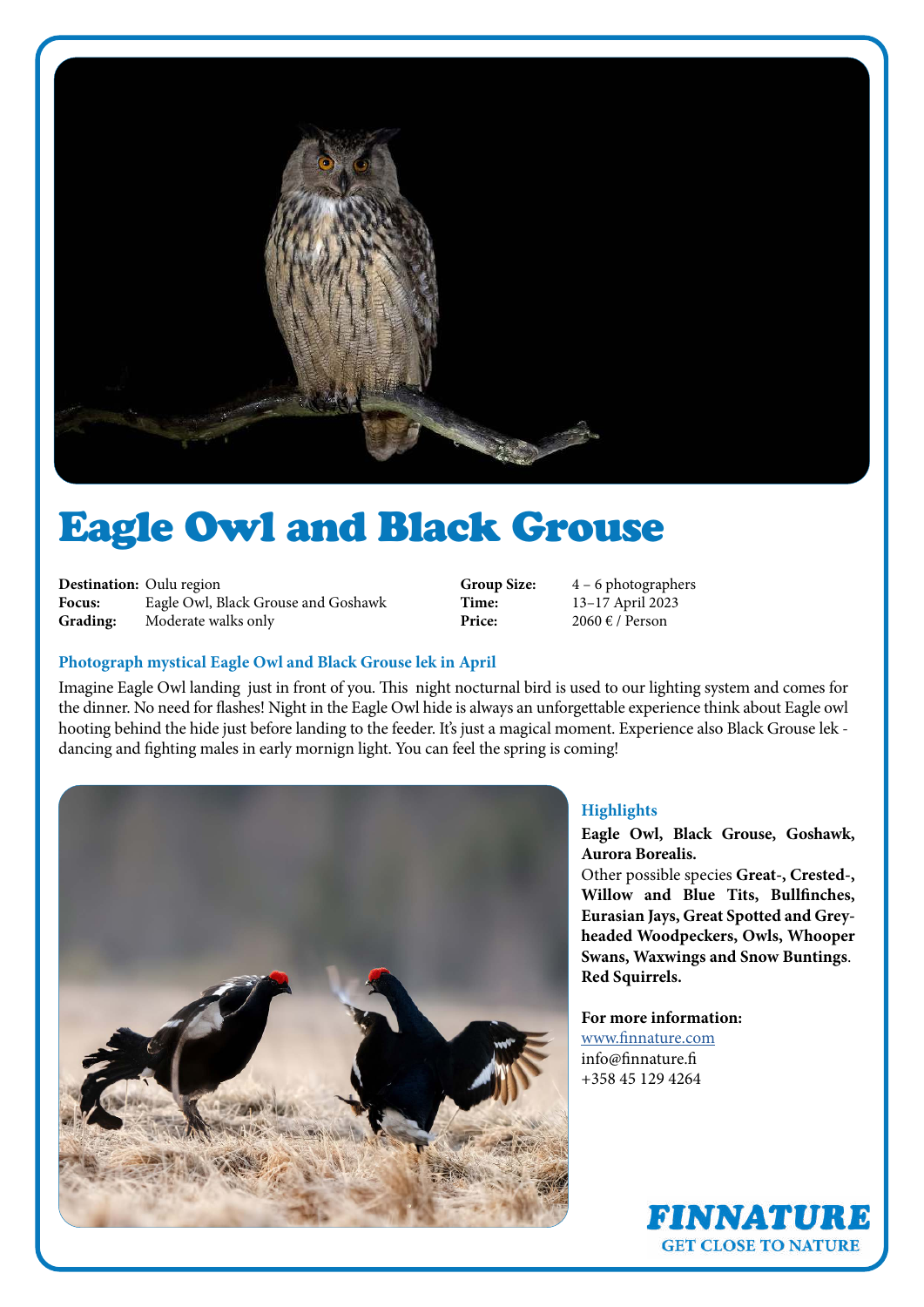



## ITINERARY

## **Day 1 Arrival to Oulu**

Arrival to Oulu with afternoon flight around 5pm. Pick up from the airport in the afternoon. Drive to cozy Villa Finnature for dinner and accommodation.

Throughout the tour, we will check for **Aurora Borealis** activity, and go out to photograph them if the conditions are right. So fingers crossed!

## **Day 2**

After early breakfast drive to the **Black Grouse** lekking hides. After morning session drive back to Villa Finnature for some rest. There will be photo-opportunities from the Villa Finnature hide. **Goshawk** is visiting the feeding site just next to the house and other opportunities might include **Eurasian Jay, Bullfinch, Yellowhammer, Brambling and Great Spotted Woodpecker.**

After lunch drive to Finnature forest feeder hides and hoping to photograph **Goshawk** in the afternoon and **Eagle Owl** in the night with artificial lights. Stay overnight at the forest feeder hides (which are converted as a hides from caravans).

## **Day 3**

Morning photography session at the forest feeder hides waiting for the **Goshawk** and other birds.

After lunch we will look for some good photo-opportunities in Oulu region and these might include some of the **Owls, Whooper Swans, Waxwings and Snow Buntings**.

## **Day 4**

After early breakfast drive to the **Black Grouse** lekking hides. After morning session drive back to Villa Finnature for some rest. There will be photo-opportunities from the Villa Finnature hide. **Goshawks** are visiting regularly at the feeding site next to the house.

Today we have another chance to go back to Finnature forest feeder hides to photograph **Eagle Owls** in the night with artificial lights. Stay overnight at the forest feeder hides.